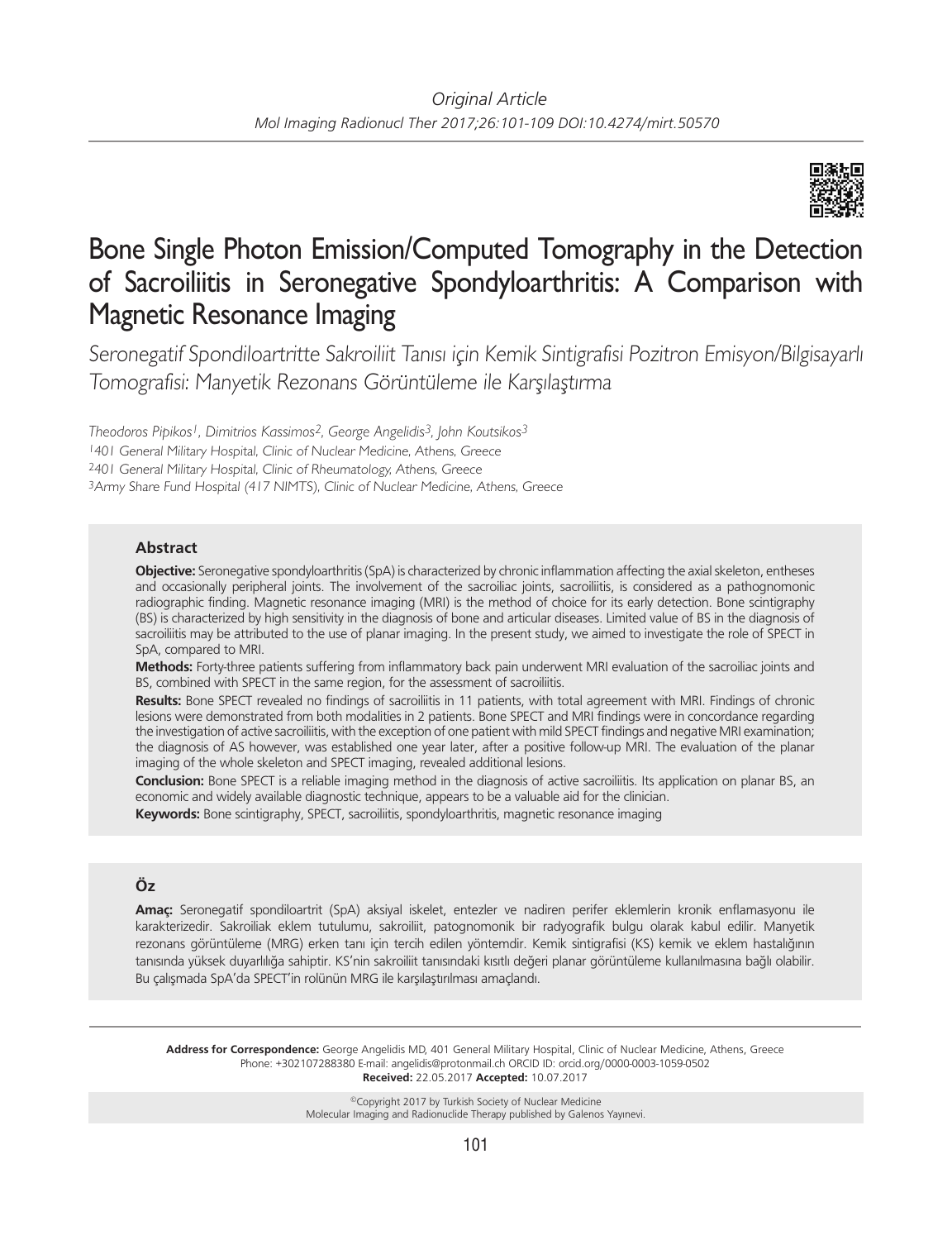# **Öz**

**Yöntem:** Enflamatuvar sırt ağrısı olan 43 hastaya sakroiliak değerlendirme için MRG ve KS uygulandı, sakroiliit tanısı için aynı bölgenin SPECT değerlendirilmesi ile kombine edildi.

**Bulgular:** Kemik SPECT, MRG ile tam tutarlılıkla, 11 hastada herhangi bir sakroiliit bulgusu ortaya koymadı. İki hastada kronik lezyonlara ait bulgular her iki modalitede de görüldü. Kemik SPECT ve MRG bulguları aktif sakroiliit değerlendirmesi açısından hafif SPECT bulguları ve negatif MRG değerlendirmesi olan ancak bir yıl sonra pozitif takip MRG'si ile AS tanısı konulan bir hasta haricinde, tamamen uyumlu idi. Tüm iskelet sistemi planar görüntülemesi ve SPECT ile değerlendirme ek lezyonlar ortaya koydu.

**Sonuç:** Kemik SPECT aktif sakroiliit tanısı için güvenilir bir görüntüleme yöntemidir. Ekonomik ve yaygın olarak erişilebilen bir tanı yöntemi olan planar KS ile kullanımı klinisyene yardımcı olabilecek değerli bir yöntem olarak gözükmektedir.

**Anahtar kelimeler:** Kemik sintigrafisi, SPECT, sakroiliit, spondiloartrit, manyetik rezonans görüntüleme

## **Introduction**

Ankylosing spondylitis (AS) is the most common form of seronegative spondyloarthritis (SpA). It is characterized by chronic inflammation affecting the axial skeleton, entheses and occasionally peripheral joints. The involvement of the sacroiliac joints, sacroiliitis, is considered as a pathognomonic radiographic finding, and is required for the diagnosis of AS based on the 1984 modified New York criteria (1). A broader term, axial spondyloarthritis (ax-SpA), has been introduced in order to describe all SpA types affecting the axial joints, including those without radiographic findings (2).

Magnetic resonance imaging (MRI) is the method of choice for the early detection of sacroiliitis (3). MRI can detect acute (and chronic) inflammation, even before the radiographic depiction of structural changes (erosions, sclerosis, ankylosis). In general, the interpretation of radiographic images regarding sacroiliitis is quite difficult, and the corresponding findings are present only after significant disease progression (4).

The role of single photon emission tomography (SPECT) imaging, as a sensitive and specific test for the detection of sacroiliitis and spinal inflammation, has been investigated previously (5). However, studies comparing SPECT and MRI are limited. In the present study, we aimed to investigate the role of SPECT in ax-SpA. Sacroiliac joints are formed by the articular surfaces of the sacrum and ilium; the upper third is a syndesmosis, whereas the other two thirds are lined by articular cartilage and only the lower third is lined by synovium. We proposed a scintigraphic classification based on the presence (or not) of intense focal radiopharmaceutical uptake at the synovial part, as a sign of active sacroiliitis. Then, we evaluated SPECT results in comparison to MRI findings.

#### **Materials and Methods**

The present study was conducted by the Department of Nuclear Medicine of the 401 General Military Hospital in Athens, Greece. Forty-three patients (38 males, 5 females, mean age 28.2 years) suffering from inflammatory back pain (IBP) with disease duration >6 months underwent MRI evaluation of the sacroiliac joints, and bone scintigraphy (whole body scan, combined with SPECT in the same region) for the assessment of sacroiliitis. Ten patients had IBP without established diagnosis of SpA, whereas 33 patients were diagnosed with SpA (22 patients with AS, 8 patients with undifferentiated SpA, 3 patients with psoriatic arthritis). Before testing, all subjects gave informed consent for their complete participation, in compliance with the Hospital Ethics Committee guidelines and the ethical guidelines of the 1964 Declaration of Helsinki. The study was approved by the Local Ethics Committee of the 401 General Military Hospital of Athens, Greece (Protocol number: 2009/5).

Radiographic stage was recorded in all patients according to the 1984 modified New York criteria (1). Absence of radiographic findings was apparent in 11 patients. Suspicious changes (stage 1) were observed in 11 patients, whereas 10 patients had minimal abnormalities (such as erosions or sclerosis) without alteration of joint width (stage 2). Eight patients were classified as stage 3 (unequivocal abnormalities with 1 or more of the following findings: erosions, sclerosis, widening, narrowing, or partial ankylosis), and total ankylosis was demonstrated in two patients (stage 4). In MRI studies, the presence of clear bone marrow edema on STIR images or osteitis on T1 post-gadolinium images was indicative of active sacroiliitis (new Assessment of Spondyloarthritis-ASAS-classification criteria) (2,6,7). Structural abnormalities (i.e. fat deposition, erosions, sclerosis, ankylosis) were associated with chronic disease in the absence of the aforementioned ASAS criteria.

Bone SPECT imaging was performed with the patient in prone position using a single head camera (Sophy ds7, France). Acquisition included 64 projections (45 sec/frame, 64x64 matrix) in an 1800 contour. Raw data was processed on a Mirage-Segami workstation based on iterative reconstruction methodology (RESPECT).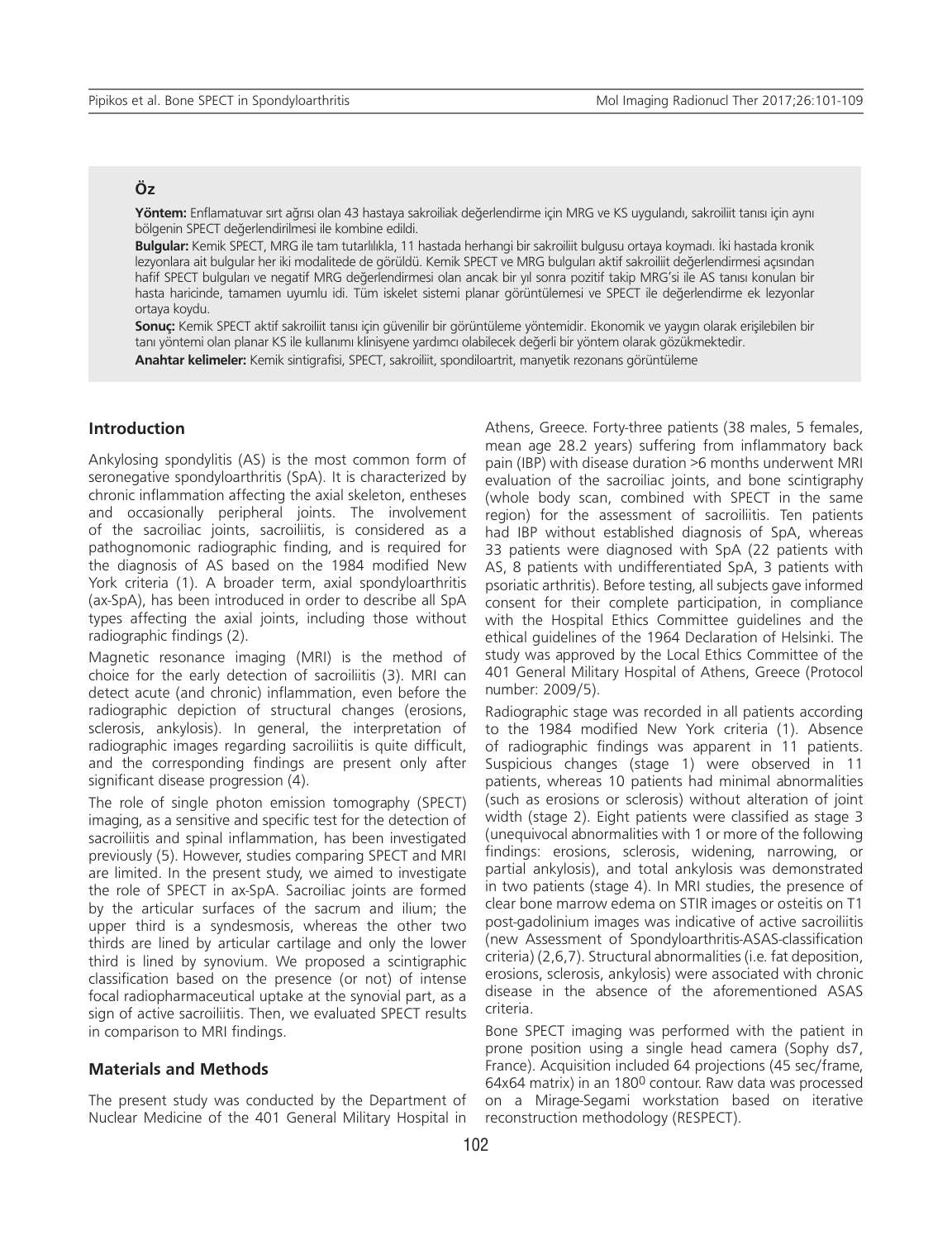All participants underwent laboratory investigations that included measurements of erythrocyte sedimentation rate (ESR) and C-reactive protein (CRP), and the presence of human leukocyte antigen (HLA). The 2-tailed Mann-Whitney U nonparametric test was used to evaluate differences. Kruskal-Wallis test was used to assess differences in HLA. P values 0.05 were considered statistically significant.

Both imaging techniques, whole body scan and MRI, were performed within a seven day period, and datasets were evaluated by two blinded reviewers; a radiologist and a nuclear medicine physician with expertise in the imaging of the musculoskeletal system.

**Results**

## **Bone SPECT Findings**

Bone SPECT images were classified as positive for active sacroiliitis (Figure 1) in patients with intense focal radiopharmaceutical uptake at the base of the sacroiliac joints (synovial part). Findings of active sacroiliitis were recorded in 30 patients; 23 patients with definite findings of active sacroiliitis (Table 1) and seven patients with mildly increased radiotracer uptake at the sacroiliac joints indicating low-grade sacroiliitis (Table 2). On the other hand, no uptake at the synovial part was indicative of a negative study (Figure 2). Bone SPECT revealed no findings of sacroiliitis in eleven patients. Finally, a diffused uptake at the sacroiliac joints was considered as a sign of chronic inflammation (Figure 3). Chronic sacroiliitis was found in two patients.

## **Comparison with MRI and Radiographic Staging**

In patients with no scintigraphic findings of sacroiliitis (stage 0: 9 patients, stage 1: 1 patient, stage 2: 1 patient), MRI was also negative. Moreover, concordant magnetic resonance imaging results were obtained in patients with



Fiqure 1. Intense focal uptake of the radiotracer at the base of the sacroiliac joints (synovial part), indicating the presence of active sacroiliitis (positive study). Also, enthesopathy of the T12-L1 vertebrae is noted (syndesmophytosis)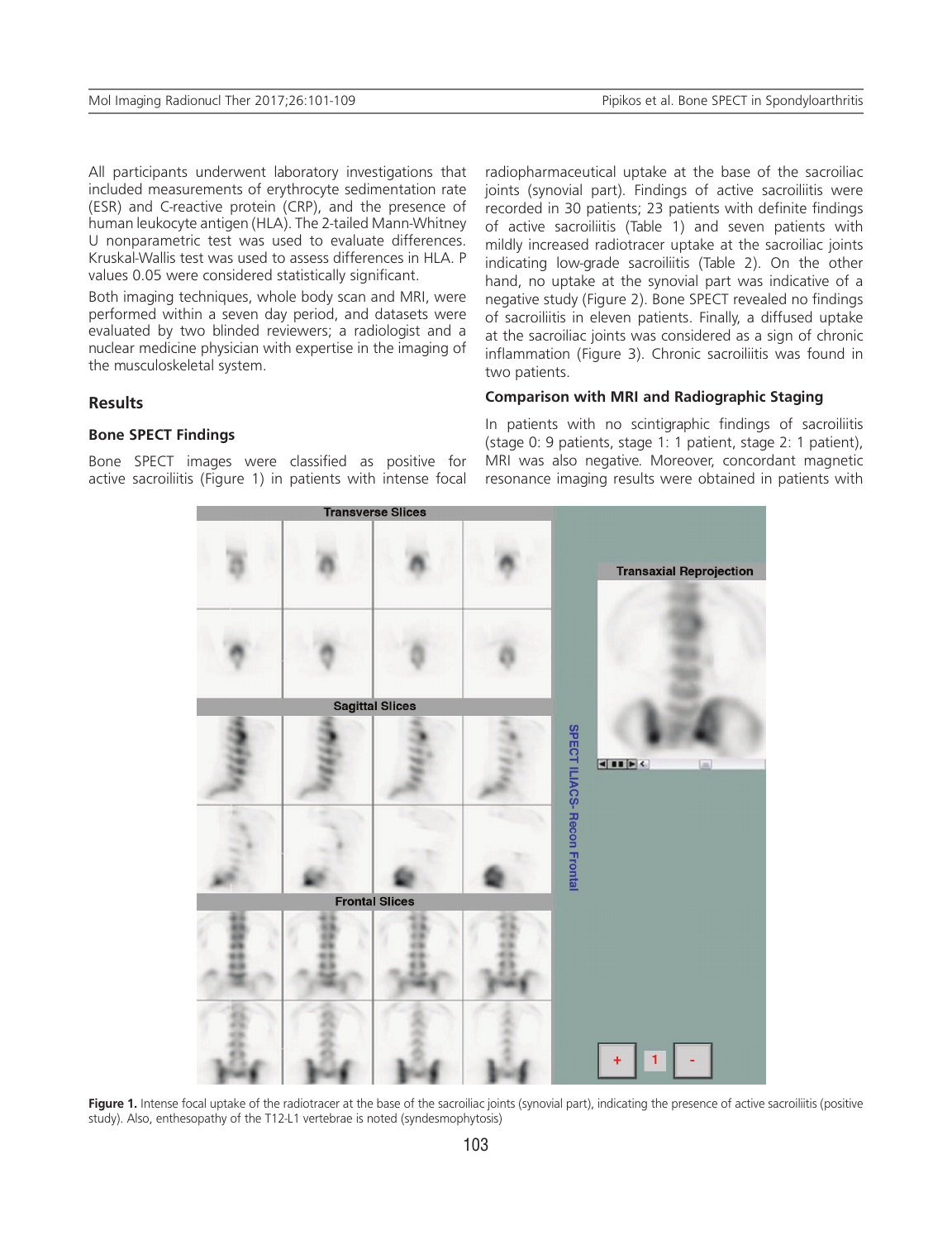scintigraphic findings of chronic sacroiliitis (stage 2: 1 patient, stage 4: 1 patient).

Among patients with definite scintigraphic findings of active sacroiliitis (stage 0: 1 patient, stage 1: 5 patients, stage 2: 8 patients, stage 3: 7 patients, stage 4: 2 patients), chronic inflammation co-existed with SPECT findings of active disease in 11 patients. MRI chronic structural changes were evident in three more patients. Two patients showed definite evidence of the disease in one sacroiliac joint, according to both imaging modalities.

Among patients with mildly increased radiotracer uptake at the sacroiliac joints (stage 0: 1 patient, stage 1: 5 patients, stage 2: 1 patient), six patients had mild findings of bone marrow edema in MRI without corresponding osteitis. However, no structural MRI abnormalities were found in one patient (stage 1) suffering from persistent symptoms. Interestingly, the presence of sacroiliitis was evident in the MRI study performed after one year, and the diagnosis of AS was eventually established.

## **Whole Body Imaging**

After evaluating planar images of the whole skeleton and SPECT findings of the lumbar spine-pelvis region, additional lesions were recorded (Table 3).

## **Laboratory Variables**

The mean values  $[\pm$  standard deviation (SD)] of ESR were 28.8±26.9 mm/hr in patients with active sacroiliitis (according to SPECT and MRI findings), 20.3±16.4 mm/ hr in patients with findings of low-grade sacroiliitis, and 19.8±17.6 mm/hr in the remaining patients (P=NS). The mean values ( $\pm$  SD) of CRP were 20.2 $\pm$ 16.7 mg/L, 15 $\pm$ 14.1 mg/L and 36±37 mg/L, respectively (P=NS).

No correlations were found between HLA results and imaging findings according to bone SPECT and MRI.



Figure 2. Absence of focal radiopharmaceutical uptake at the lower part of the sacroiliac joints (synovial part), excluding the presence of active sacroiliitis in a patient with negative magnetic resonance imaging findings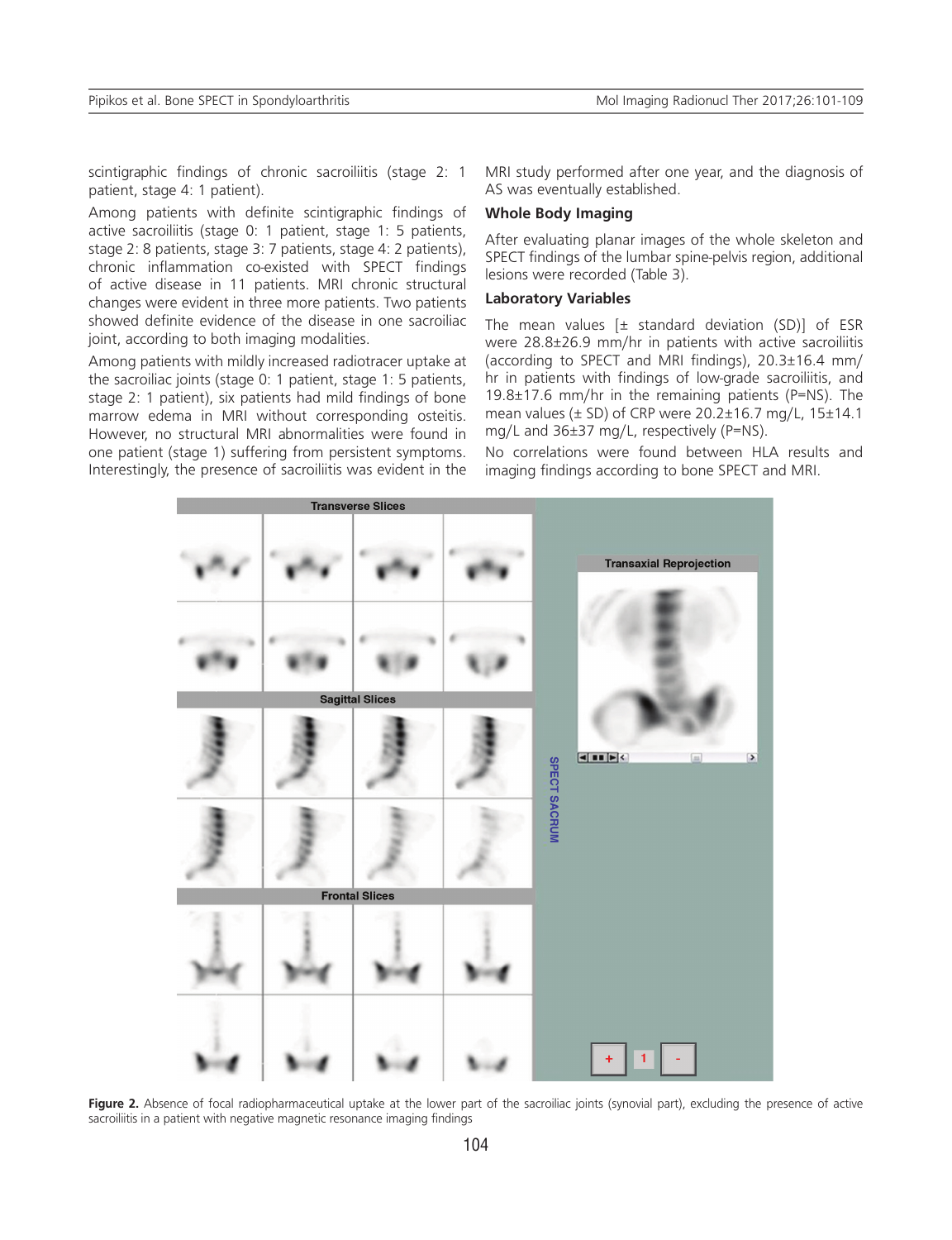## **Discussion**

To the best of our knowledge, this is one of limited studies investigating the role of SPECT imaging in SpA. Our study population consisted of 43 subjects with a relatively low mean age (28.2 years). Also, we enrolled more males than females (38 vs. 5). These particularities of our study population are associated with the special role of our institution providing care mainly to men and women serving at the Hellenic Armed Forces. We showed that SPECT findings are reliable; eleven negative SPECT and MRI studies, positive SPECT findings with concordant MRI results in 31 patients, while in one patient with SPECT evidence of sacroiliitis and negative MRI, the diagnosis of AS was established in a later follow-up MRI study.

Traditionally, the diagnostic investigation and classification of SpA were based on plain radiograms of the sacroiliac joints. MRI was added to the diagnostic algorithm with the introduction of ASAS criteria (2,6,7,8). MRI findings of active sacroiliitis include bone marrow edema, capsulitis, synovitis and inflammation in tendons and ligaments. Particularly, bone marrow edema may be present in a number of pathological states; therefore, it is not a specific finding. On the other hand, synovitis and capsulitis are more specific. Furthermore, sclerosis, erosions, bony bridges and bone marrow transformation are considered as signs of chronic lesions. The inter-observer agreement in the assessment of inflammation in patients with IBP has been investigated in previous MRI studies showing adequate levels of agreement, but not exceeding 85% (9,10,11).

Nuclear medicine techniques, particularly bone scintigraphy, are characterized by high sensitivity in the diagnosis of bone and articular diseases, as well as enthesopathies (12). Initial trials investigating the role of bone scintigraphy in sacroiliitis assessment included planar imaging and a semiquantitative approach. Regions of interest were drawn over



Figure 3. Diffuse increase in radiopharmaceutical uptake at the sacroiliac joints as a sign of chronic inflammation, co-existing with active disease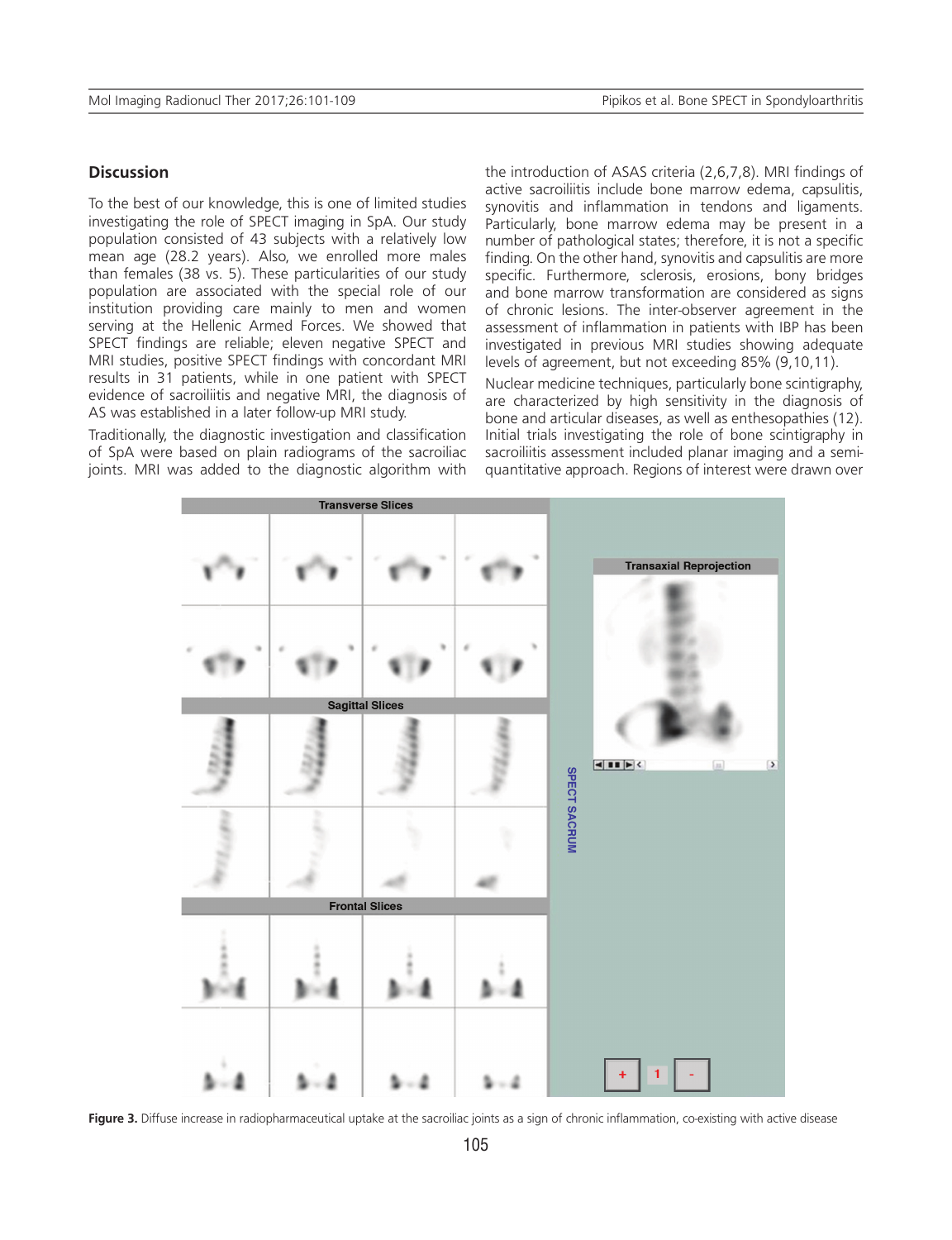the sacroiliac joints and reference structures, such as the sacrum and lumbar vertebrae (13). Although the results were promising, the diagnostic performance was inferior to MRI (14). On the other hand, preliminary bone SPECT studies confirmed the ability of the method for detecting

sacroiliitis, indicating its potential role in the diagnostic investigation of these patients (15). The sensitivity and specificity of bone SPECT were demonstrated in a study that enrolled age-matched controls; the authors reported sensitivity of 85% and specificity of 90% in the detection

| Sex | <b>ESR</b> | <b>CRP</b>     | <b>HLA-B27</b>  | <b>Stage</b>   | <b>SPECT</b>      | <b>MRI</b>        |
|-----|------------|----------------|-----------------|----------------|-------------------|-------------------|
| F   | 133        | 77             | $\! + \!\!\!\!$ | $\Omega$       | <b>Bilateral</b>  | Bilateral         |
| F   | 47         | 6              | $\! + \!\!\!\!$ |                | Bilateral         | Bilateral&chronic |
| M   | 15         | < 3.2          | $\overline{a}$  |                | Unilateral*       | Unilateral*       |
| M   | 8          | < 3.2          | $\! + \!\!\!\!$ | $\mathbf{1}$   | Unilateral**      | Unilateral**      |
| M   | 22         | 14             | $\overline{a}$  | 1              | Bilateral         | Bilateral         |
| F   | 34         | 24             | $\! + \!\!\!\!$ | 1              | <b>Bilateral</b>  | Bilateral         |
| M   | 5          | < 3.2          | $\! + \!\!\!\!$ | 2              | Bilateral&chronic | Bilateral&chronic |
| M   | 16         | $\overline{9}$ |                 | $\overline{2}$ | Bilateral         | Bilateral         |
| M   | 27         | 20             | $+$             | $\overline{2}$ | Bilateral&chronic | Bilateral&chronic |
| M   | 12         | 5              | $\! + \!\!\!\!$ | $\overline{2}$ | Bilateral&chronic | Bilateral&chronic |
| M   | 19         | 24             | $\! + \!\!\!\!$ | 2              | Bilateral&chronic | Bilateral&chronic |
| M   | 16         | 9              | $+$             | $\overline{2}$ | Bilateral&chronic | Bilateral&chronic |
| M   | 16         | < 3.2          | $\! + \!\!\!\!$ | $\overline{2}$ | <b>Bilateral</b>  | Bilateral&chronic |
| M   | 8          | < 3.2          | $\! + \!\!\!\!$ | 2              | Bilateral         | Bilateral&chronic |
| M   | 35         | 20             | $+$             | 3              | Bilateral&chronic | Bilateral&chronic |
| M   | 38         | 15             | n/a             | 3              | Bilateral         | Bilateral         |
| M   | 25         | 16             | $\! + \!\!\!\!$ | 3              | <b>Bilateral</b>  | Bilateral         |
| M   | 8          | 9              | $\! + \!\!\!\!$ | 3              | Bilateral&chronic | Bilateral&chronic |
| M   | 45         | 29             | $^{+}$          | 3              | Bilateral&chronic | Bilateral&chronic |
| M   | 3          | 10.5           | $+$             | 3              | Bilateral&chronic | Bilateral&chronic |
| F   | 42         | 19             | $\! + \!\!\!\!$ | 3              | Bilateral&chronic | Bilateral&chronic |
| M   | 46         | 14             | $^{+}$          | $\overline{4}$ | Bilateral&chronic | Bilateral&chronic |
| M   | 43         | 34             | $+$             | $\overline{4}$ | Bilateral         | Bilateral         |

**Table 1. Patients with definite findings of active sacroiliitis**

F: Female, M: Male, CRP: C-reactive protein, ESR: Erythrocyte sedimentation rate, HLA-B27: Human leukocyte antigen-B27, MRI: Magnetic resonance imaging, \*Active sacroiliitis at the right sacroiliac joint, \*\*Active sacroiliitis at the left sacroiliac joint

|  | Table 2. Patients with mildly increased radiotracer uptake at the sacroiliac joints, indicating low-grade sacroiliitis |  |  |
|--|------------------------------------------------------------------------------------------------------------------------|--|--|
|  |                                                                                                                        |  |  |

| Sex | <b>ESR</b> | <b>CRP</b> | HLA-B27                  | <b>Stage</b> | <b>SPECT</b> | <b>MRI</b>   |
|-----|------------|------------|--------------------------|--------------|--------------|--------------|
| M   | 9          | 3.2        | $^{+}$                   | 0            | Bilateral    | Bilateral    |
| M   | 3          | 3.2        | $^{+}$                   |              | Bilateral    | Bilateral    |
| M   | 40         | 48.5       | $\overline{\phantom{a}}$ |              | Unilateral*  | Negative     |
| M   | 13         | 5          | $-$                      |              | Unilateral*  | Unilateral*  |
| M   | 33         | 3.2        | $^{+}$                   |              | Bilateral    | Bilateral    |
| M   | 5          | 3.2        | $\overline{\phantom{a}}$ |              | Unilateral** | Unilateral** |
| M   | 39         | 25         | $\overline{\phantom{0}}$ |              | Unilateral** | Unilateral** |

M: Male, CRP: C-reactive protein, ESR: Erythrocyte sedimentation rate, HLA-B27: Human leukocyte antigen-B27, MRI: Magnetic resonance imaging, \*Active sacroiliitis at the left sacroiliac joint, \*\*Active sacroiliitis at the right sacroiliac joint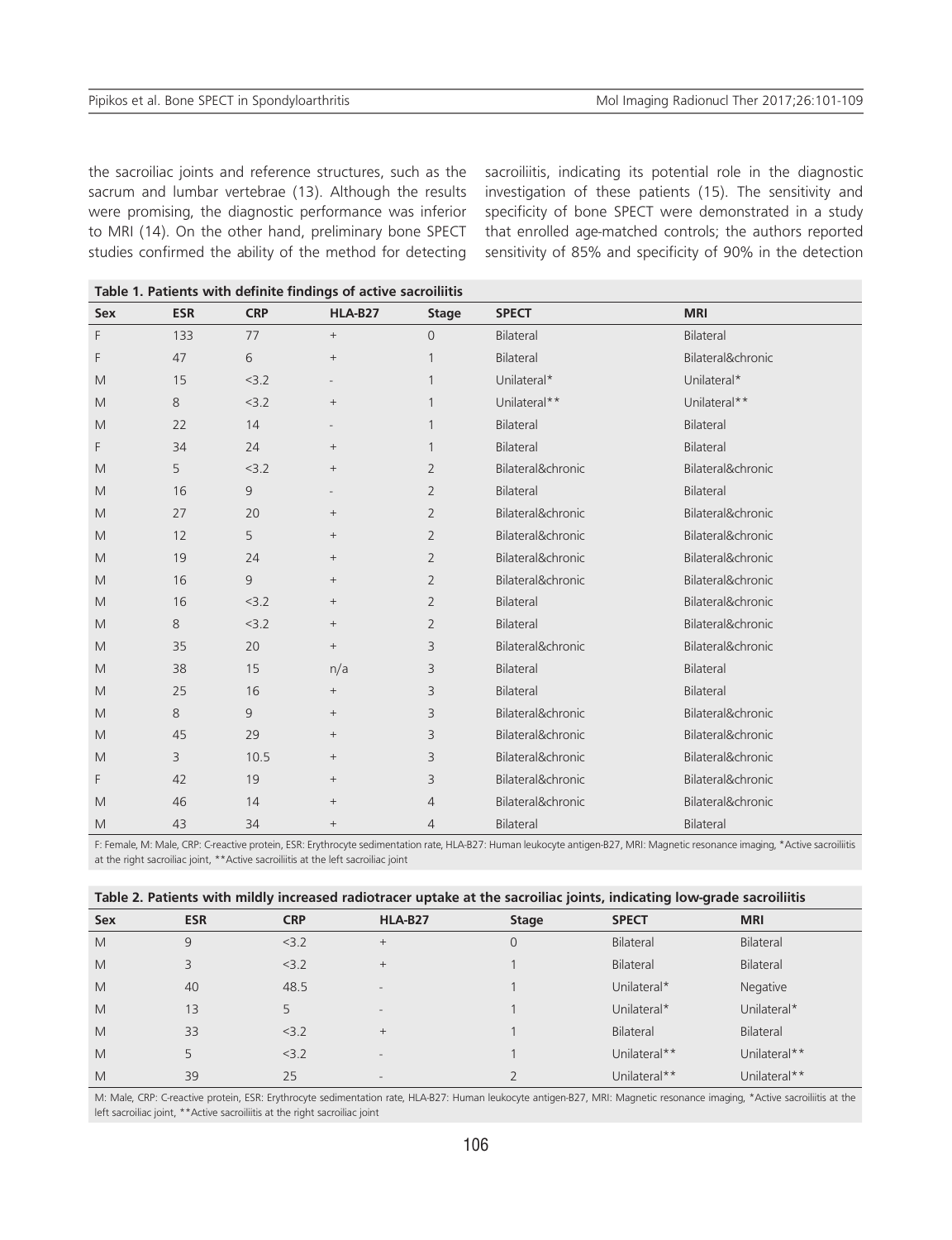of sacroiliitis (5). Ryan et al. (16) noted that SPECT abnormalities in the lower thoracic and lumbar spine are often observed in patients with AS, particularly in chronic cases. However, Çevik et al. (17) concluded that MRI provides the strongest evidence of the disease in cases showing clinical features of inflammatory lesions in the spine. More recently, Zilber et al. (18) suggested that bone SPECT combined with calculation of indices or low-dose computed tomography (CT) can be used in the diagnostic investigation of axial SpA, with favourable sensitivity and specificity. Interestingly, Cui et al. (19) reported that the diagnostic value of SPECT and MRI is comparable to that of plain radiograms and CT, and can be performed for the (quantification of the inflammatory process. Moreover, sacroiliac index measurements confirming positive findings may increase the specificity of bone scintigraphy (20). In our study population, bone SPECT and MRI findings were in concordance regarding the investigation of active sacroiliitis, with the exception of one patient with mild SPECT findings and negative MRI examination. However, the diagnosis of AS was established for this patient one year later, after a positive follow-up MRI. Further, MRI demonstrated chronic inflammation in more patients compared to bone SPECT, as expected based on the superior diagnostic performance of MRI in depicting chronic structural lesions.

In general, the previously observed limited value of bone scintigraphy in the diagnosis of sacroiliitis may be attributed to the use of planar imaging. Based on a systematic literature research that resulted in the analysis of 25 published studies, bone scintigraphy demonstrated overall sensitivity of approximately 50% in detecting sacroiliitis, either in patients with established AS or in patients with probable sacroiliitis (21). The interpretation of planar imaging findings in areas with complex anatomical features, such as the sacroiliac joints, could be quite challenging due to the overlying and underlying structures that may lead to false positive or false negative results. The limited diagnostic value of planar imaging (combined with semi-quantitative measurements) was also confirmed in a previous study performed in our institution. MRI detected features of active sacroiliitis in 34/36 patients, bone SPECT was in total agreement with MRI findings, whereas planar sacroiliac scintigraphy was positive in only 19/36 patients (22).

Significant advances in the field of SPECT imaging have been achieved during the previous decade. Particularly, the introduction of iterative reconstruction algorithms offered images of superior quality compared to those produced from other processing methods. Moreover, reconstructed 3D images permitted a more accurate evaluation of the synovial part of sacroiliac joints. Previously, due to the small dimensions of the synovial part with respect to the spatial resolution of SPECT technique, uptake in the sacrum or other parts of the sacroiliac joints could be falsely diagnosed as sacroiliitis. Given the current availability of 3D images, the clear discrimination of the lower synovial part facilitates the evaluation of the sacroiliac region, increasing intraobserver agreement regarding the diagnosis of the disease. However, at the time that the aforementioned studies investigated the role of SPECT imaging in the detection of sacroiliitis, these advances were not available.

Further, it is unclear if the diagnosis of sacroiliitis, in previous SPECT studies, was only linked to increased uptake at the synovial part (chronic changes associated with SpA can result in faint uptake at the whole joint mimicking active sacroiliitis). We suggest that active sacroiliitis should be reported only in cases with focal uptake at the synovial part; other types of uptake seem to be associated with chronic changes or enthesopathy. According to the results of the present study, focal uptake at the synovial part was demonstrated in 23/42 patients; therefore, SPECT findings were in accordance with the diagnosis of acute sacroiliitis based on MRI criteria. Moreover, the level of uptake in SPECT imaging was positively related to MRI features. Patients with higher uptake in bone scintigraphy showed more intense MRI findings. Among the 23 patients with active sacroiliitis based on MRI results, fourteen had also findings of chronic structural changes. 11/14 patients showed faint linear uptake at the sacroiliac joints which was associated with the co-existing chronic changes. However, 3D images permitted the depiction of focal uptake at the synovial part, enhancing the diagnostic performance of the technique. In 12 patients with no signs of the disease according to

| ווסוטווע אירוויוט וויידער וויטומענט וויט וויט וויט אירוויידע וויס מאט וויט אירוויט וויס אירוויס וויס אירוויס ו |                                             |                           |  |  |  |
|----------------------------------------------------------------------------------------------------------------|---------------------------------------------|---------------------------|--|--|--|
| <b>Skeletal lesions</b>                                                                                        | <b>Anatomical localization</b>              | <b>Number of patients</b> |  |  |  |
| <b>Arthritis</b>                                                                                               | Lumbar spine                                |                           |  |  |  |
|                                                                                                                | Radiocarpal joints                          |                           |  |  |  |
|                                                                                                                | Metacarpophalangeal joints                  |                           |  |  |  |
|                                                                                                                | Knee joints                                 |                           |  |  |  |
|                                                                                                                | Talocrural joints                           |                           |  |  |  |
| Enthesopathy                                                                                                   | Pelvis                                      | 9                         |  |  |  |
|                                                                                                                | Lumbar spine                                |                           |  |  |  |
|                                                                                                                | Medial collateral ligament                  |                           |  |  |  |
|                                                                                                                | Lateral collateral ligament/tibial tubercle |                           |  |  |  |
|                                                                                                                | Achilles tendon                             |                           |  |  |  |
|                                                                                                                | Plantar fascia                              |                           |  |  |  |

**Table 3. Additional lesions revealed based on the evaluation of the whole skeleton**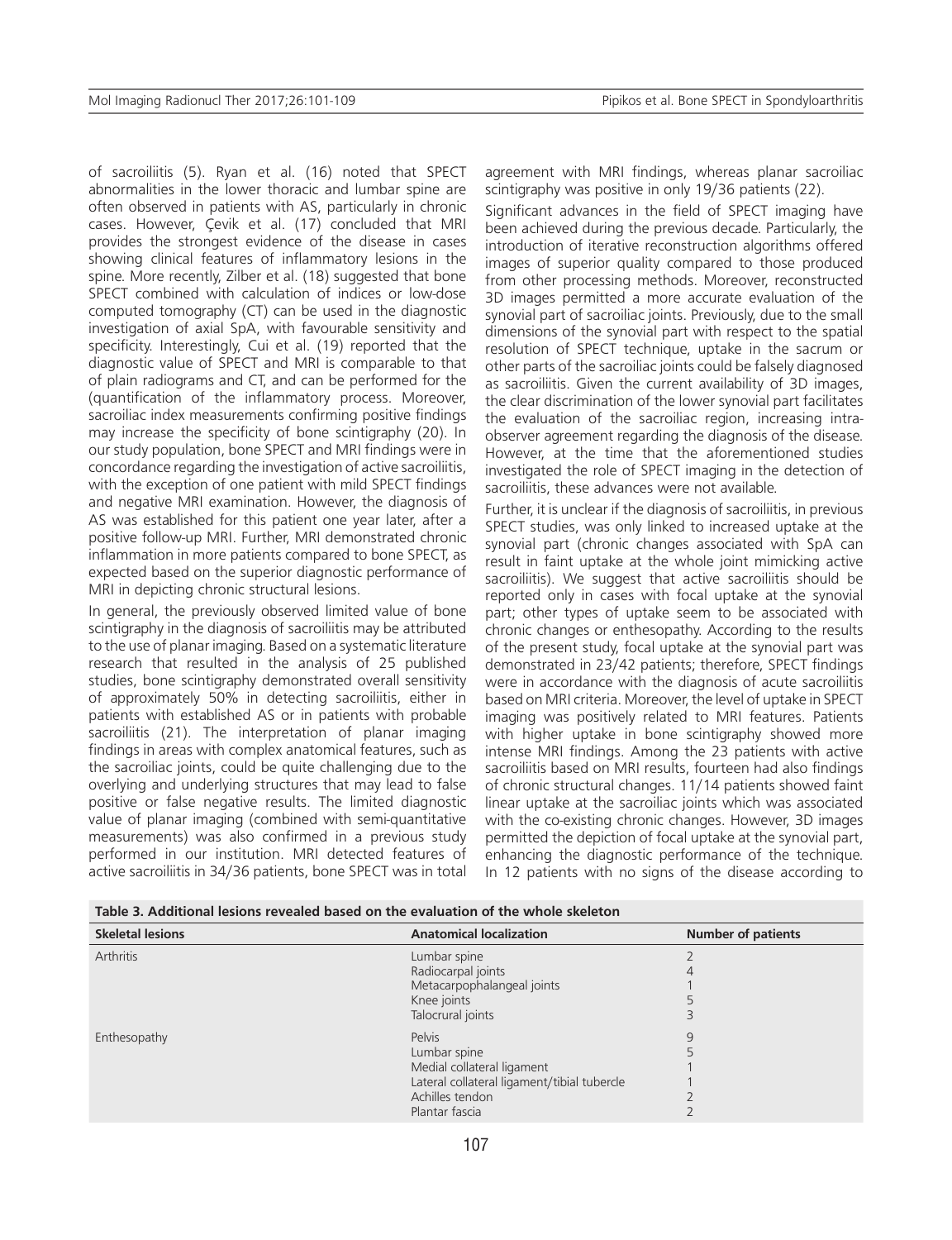MRI technique, normal uptake of radiopharmaceutical was observed in the lower part of the sacroiliac joints in eleven patients. In two of these patients, low back pain was linked to the presence of facet arthritis located at the lumbar spine. Diffuse pattern of uptake (without focal uptake in the lower part of the sacroiliac joints) was demonstrated in two patients with MRI findings indicating chronic changes. Additional lesions, including spinal lesions, peripheral arthritis and enthesitis, were revealed after the evaluation of the whole skeleton, while we suggest that if a SPECT study of thoracic spine, or a three phase scan were added, further findings could be demonstrated.

SPECT imaging was performed with a 180-degree rotation of the gantry, a procedure that increased the counts collected from the spine in a reasonable time frame with no further radiation for the patients compared to the whole body scintigraphy. Notably, the radiation burden of the whole procedure is not too high, with a total effective dose of approximately 5 mSv (for example, a plain x-ray of the lumbar spine is associated with an effective dose of 1.5 mSv). Obviously, it is linked to the limitations related to radiation exposure (e.g. pregnant women, patients who underwent multiple radiological examinations in a short time period). Therefore, the diagnostic evaluation, as described above, can be performed as a one-stop examination, providing valuable evidence concerning both the axial and the appendicular skeleton. Further studies could also investigate the use of bone SPECT as an imaging tool for the assessment of treatment outcomes in patients with SpA. In the same field, Zilber et al. (18) have proposed a potential role of 18F positron emission tomography and immunoscintigraphy with labelled monoclonal anti-cytokine antibodies in the evaluation of patients with suspected sacroiliitis.

## **Conclusions**

In conclusion, our study, based on imaging findings in patients with SpA, demonstrated the potential role of bone SPECT in the diagnostic investigation of SpA. According to our results, bone SPECT is a reliable imaging method in the diagnosis of active sacroiliitis and enthesitis. In comparison to MRI, whole body scan combined with SPECT imaging is a less expensive diagnostic approach per patient, while it is more widely available. Nevertheless, the implementation of this procedure in the clinical setting will require proper adjustment of the diagnostic investigation in patients with suspected sacroiliitis. Moreover, larger multi-centre studies are needed to confirm these encouraging findings regarding the role of bone SPECT in the detection of sacroiliitis in patients with SpA.

## **Acknowledgements**

The authors would like to acknowledge P. Patouras, MD, who was the interpreting physician of MRI studies, and K. Athanasiou, nuclear medicine technologist, for his contribution regarding the proper performance of scintigraphic studies.

## **Ethics**

**Ethics Committee Approval:** The study was approved by the Local Ethics Committee of the 401 General Military Hospital of Athens, Greece (Protocol number: 2009/5).

**Informed Consent:** Consent form was filled out by all participants.

**Peer-review:** Internally peer-reviewed.

#### **Authorship Contributions**

Surgical and Medical Practices: T.P., D.K., G.A., J.K., Concept: T.P., D.K., J.K., Design: T.P., D.K., J.K., Data Collection or Processing: T.P., D.K., G.A., J.K., Analysis or Interpretation: T.P., D.K., G.A., J.K., Literature Search: T.P., D.K., G.A., J.K., Writing: T.P., D.K., G.A., J.K.

**Conflict of Interest:** No potential conflicts of interest were disclosed.

**Financial Disclosure:** The authors declared that this study received no financial support.

#### **References**

- 1. van der Linden S, Valkenburg HA, Cats A. Evaluation of diagnostic criteria for ankylosing spondylitis. A proposal for modification of the New York criteria. Arthritis Rheum 1984;27:361-368.
- 2. Rudwaleit M, van der Heijde D, Landewé R, Listing J, Akkoc N, Brandt J, Braun J, Chou CT, Collantes-Estevez E, Dougados M, Huang F, Gu J, Khan MA, Kirazli Y, Maksymowych WP, Mielants H, Sørensen IJ, Ozgocmen S, Roussou E, Valle-Oñate R, Weber U, Wei J, Sieper J. The development of assessment of Spondyloarthritis International Society classification criteria for axial spondylarthritis (part II) validation and final selection. Ann Rheum Dis 2009;68:777-783.
- 3. Rudwaleit M, van der Heijde, Khan MA, Braun J, Sieper J. How to diagnose axial spondyloarthritis early. Ann Rheum Dis 2004;63:535-543.
- 4. van Tubergen A, Heuft-Dorenbosch L, Schulpen G, Landewé R, Wijers R, van der Heijde D, van Engelshoven J, van der Linden S. Radiographic assessment of sacroiliitis by radiologists and rheumatologists: does training improve quality? Ann Rheum Dis 2003;62:519-525.
- 5. Hanly JG, Barnes DC, Mitchell MJ, MacMillan L, Docherty P. Single photon emission computed tomography in the diagnosis of inflammatory spondyloarthropathies. J Rheumatol 1993;20:2062- 2068.
- 6. Reveille JD. Epidemiology of spondyloarthritis in North America. Am J Med Sci 2011;341:284-286.
- 7. Sieper J, Rudwaleit M, Baraliakos X, Brandt J, Braun J, Burgos-Vargas R, Dougados M, Hermann KG, Landewé R, Maksymowych W, van der Heijde D. The Assessment of SpondyloArtritis international Society (ASAS) handbook: a guide to assess spondyloarthritis. Ann Rheum Dis 2009;689(Suppl 2):1-44.
- 8. Tuite MJ. Sacroiliac joint imaging. Semin Musculoskelet Radiol 2008;12:72-82.
- 9. Heuft-Dorenbosch L, Weijers R, Landewé R, van der Linden S, van der Heijde D. Magnetic resonance imaging changes of sacroiliac joints in patients with recent onset inflammatory back pain: inter reader reliability and prevalence of abnormalities. Arthritis Res Ther 2006;8:11.
- 10. Bigot J, Loeuille D, Chary-Valckenaere I, Pourel J, Cao MM, Blum A. Determination of the best diagnostic criteria of sacroiliitis with MRI. J Radiol 1999;80:1649-1657.